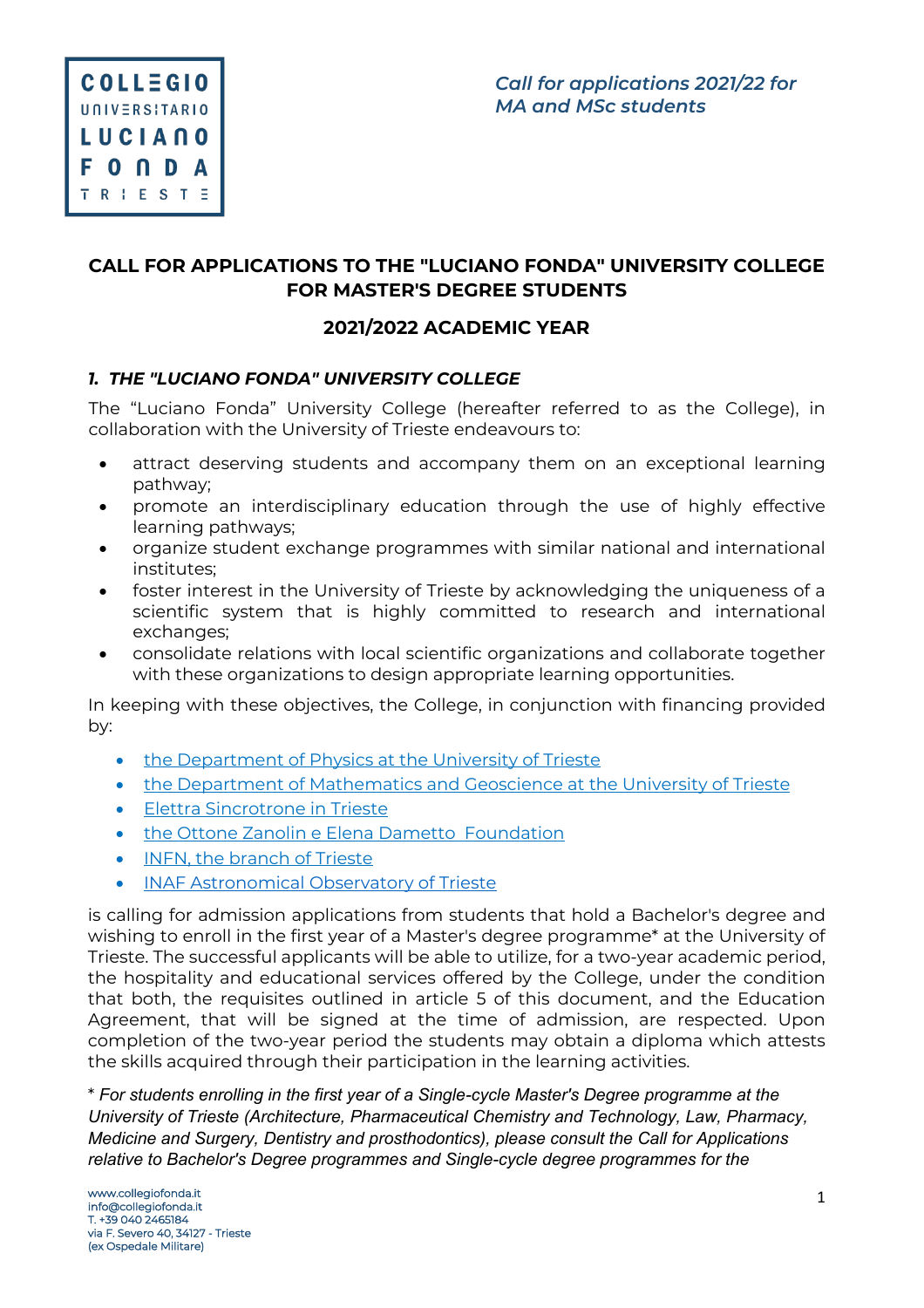

*2021/2022 academic year that will be published on the College's website (https://www.collegiofonda.it/ammissione/).* 

## *2. SERVICES*

The College offers its students:

#### • **Accommodation:**

- o at the "ex Ospedale Militare" University Residence (https://campus.dovevivo.com/trieste/) in a double-room studio apartment with a private bathroom, a kitchenette including a complete set of tableware and cutlery, LED TV, Wi-Fi, heating and air-conditioning;
- o utilities (water, electricity, internet connection, heating and air-conditioning, telephone for national calls and those made to mobile phones), weekly cleaning and changing of linens;
- o access to common areas (study halls, library, photocopy centre, video room, music room, gym, lounge area, laundry room);
- o reception and safe-keeping services.

#### • **Learning environment:**

- o supplementary interdisciplinary learning modules and specialized seminars held by qualified professors are offered in addition to curricular courses;
- o advanced language learning;
- o laboratories and activities aimed at acquiring soft skills;
- o field trips to scientific institutions and places of cultural interest;
- o practicums at local, national and international scientific and cultural institutions;
- o one-to-one tutoring by experts recognized for their superior scientific and professional profiles, in addition to career counseling upon completion of a degree.
- **Counseling and financial support for periods of study abroad.**

### *3. NUMBER OF AVAILABLE PLACES AND CONDITIONS*

The "Luciano Fonda" University College is calling for applications for admission to the 2021/2022 academic year for 12 (twelve) students wishing to enroll in the first year of a Master's Degree programme at the University of Trieste.

The available places are divided as follows:

**3.1-** 6 (six) places for students in the **Physics** inter-university Master's Degree programme.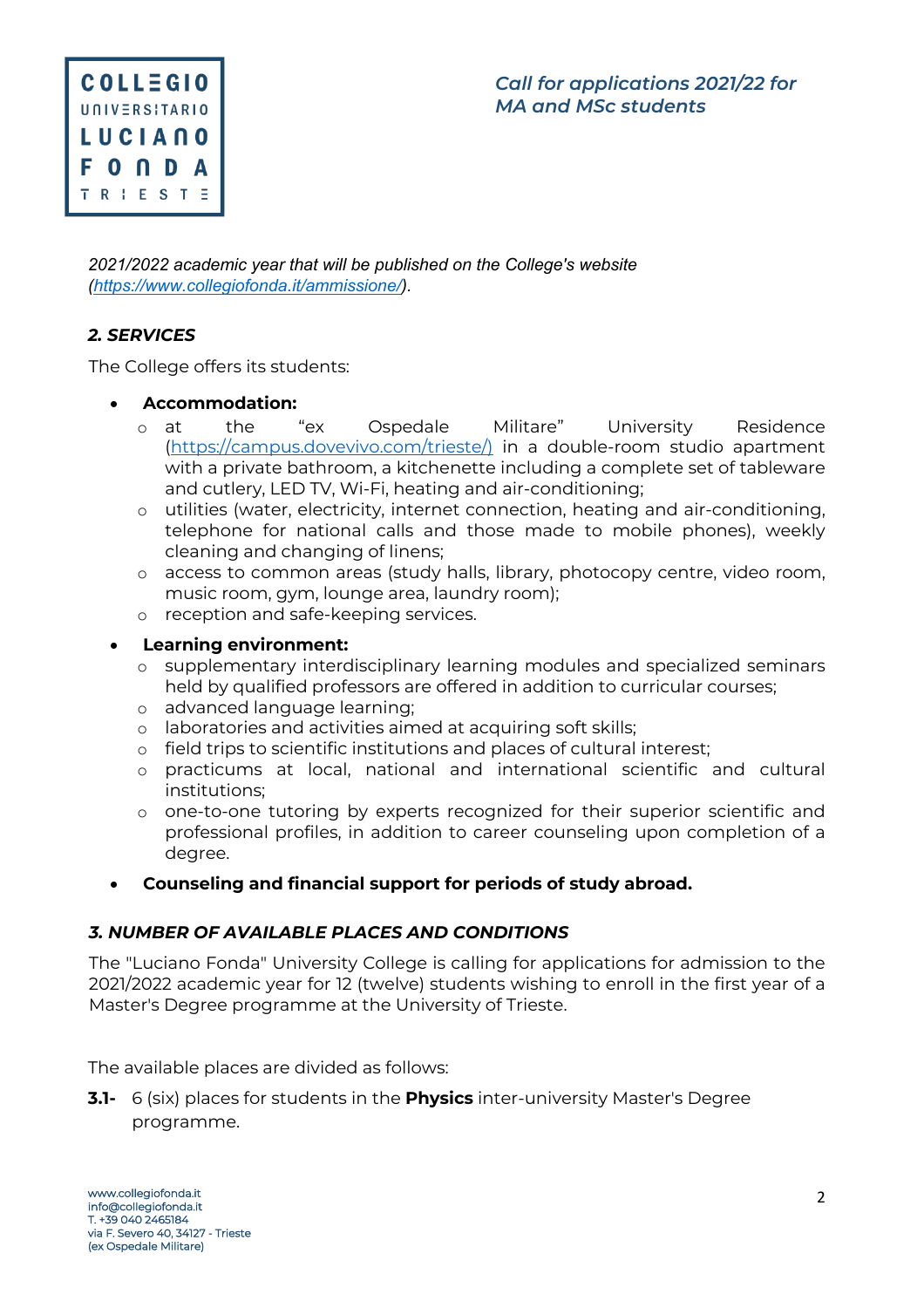

Of which:

- a. 1 place, financed by the Department of Physics, is reserved for students that will prepare a thesis in the Department of Physics at the University of Trieste, under the supervision of a professor/researcher from the same department;
- b. 1 place, financed by INFN, the branch of Trieste, for students choosing the "Nuclear and Sub-nuclear Physics" programme;
- c. 1 place, financed by INAF, Astronomical Observatory of Trieste, for students choosing the "Astrophysics and Cosmology" programme;
- d. 3 places, financed by Elettra-Sincrotrone Trieste S.C.p.A., for students choosing the "Physics of Matter" programme, developed in collaboration with Elettra-Sincrotrone Trieste, with a course of study and a thesis of interest to the financing company.
- **3.2-** 5 (five) places for students in a Master's Degree programme in **Data Science and Scientific Computing**, **Geophysiscs and Geodata\*, Geoscience, Mathematics** financed by the Department of Mathematics and Geoscience as part of the project entitled "Departments of Excellence".
- **3.3-** 1 (one) place, financed by the Ottone Zanolin and Elena Dametto Foundation, for students in any Master's Degree programme is reserved for students with residency in the municipalities of the Province of Pordenone.

The number of places may be increased depending on whether further financing becomes available, subsequent to the publication of the Call for Applications.

## *4. TUITION AND SCHOLARSHIPS*

Students admitted to the College will receive a scholarship of **€6,000.00** per year; of which **€3,450.00** will be deducted to cover the expenses of accommodation and other services offered by the College, and the remaining **€2,550.00** (€2,450.00 net) will be deposited into the student's bank account in two semi-annual deferred installments.

The College reserves the right to make a corresponding reduction of the gross amount deposited to the student's bank account, if the cost of accommodation should be increased by the management of the residence.

\* *Master's Degree programme in course of activation, waiting for official approval by Ministry for University and Research (MUR)*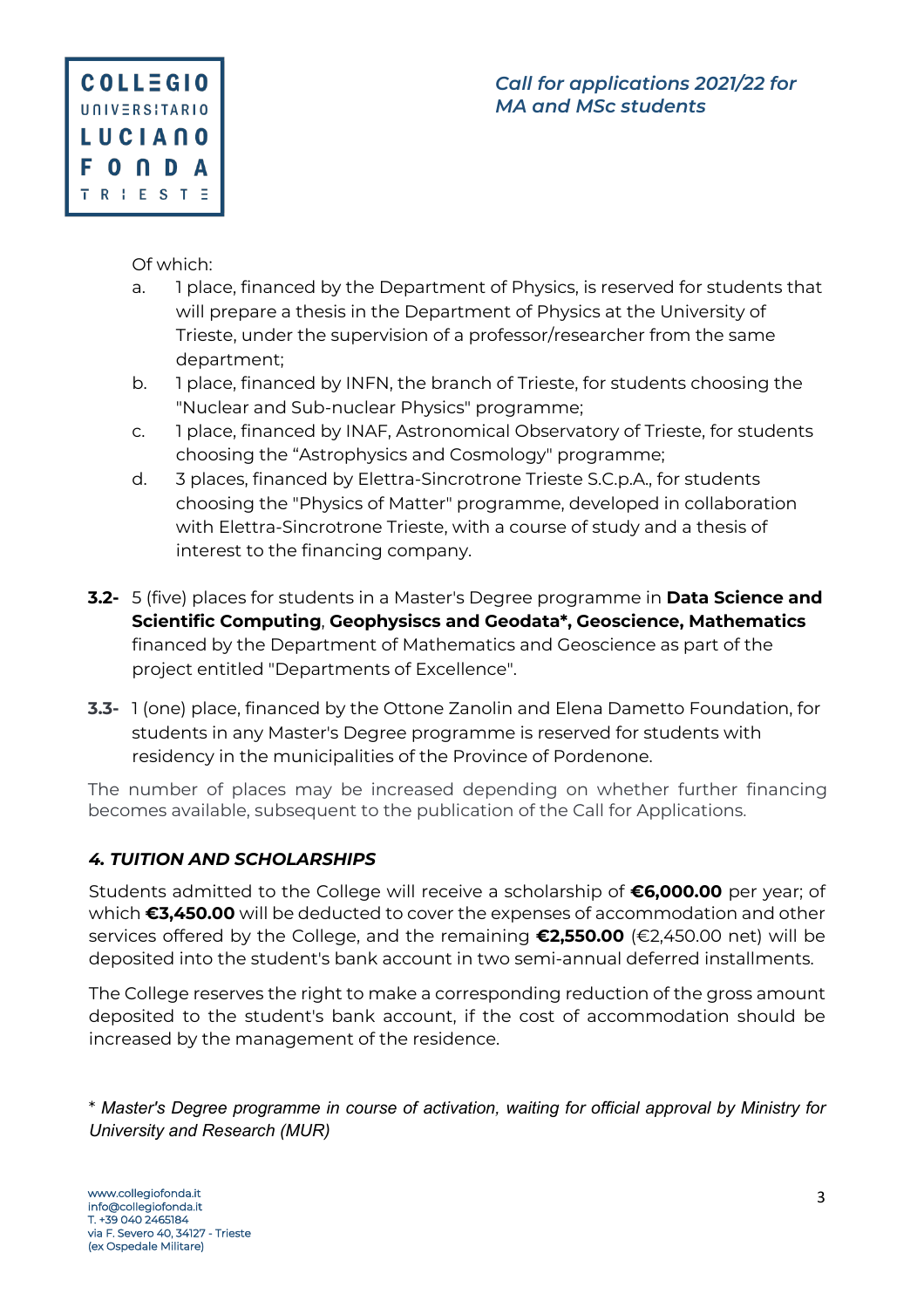

## *5. STUDENT RIGHTS AND RESPONSIBILITIES*

The relationship between the College and its students is regulated by a contract, for aspects regarding residential living, and an Education Agreement, for aspects regarding learning. In reference to the latter, students enrolled in Master's Degree programmes are requested to:

- complete the coursework for the degree programme at the University of Trieste in which they are enrolled, and annually complete the exams stipulated in the course outline within the fall session with an average grade of not less than 27/30;
- reside at the College during the period of study;
- routinely and actively participate in the learning activities offered by the College;
- participate in the abovementioned activities for at least 40 hours in a year, distributed equally between two semesters.
- respect the specific obligations indicated in the Education Agreement signed by each student at the time of admission, and the general and educational regulations of the College.

### *6. ADMISSION REQUIREMENTS*

May apply for admission students that:

- have completed a Bachelor's Degree or an equivalent academic qualification that allows access to a Master's Degree programme, or will have completed a Bachelor's Degree within the 31/10/2021;
- are enrolling for the first time in the first year of a Master's Degree programme at the University of Trieste for the 2021/2022 academic year;
- have not yet reached the age of 30;
- have no criminal convictions for crimes with specific criminal intent.

## *7. ADMISSION APPLICATION FORM*

The admission application form must be completed exclusively *online* and can be found at (https://www.collegiofonda.it/ammissione/). Applications must be submitted by 12:00 a.m. midnight , on July 18th, 2021.

In the admission application form, applicants must indicate the degree programme they have chosen at the University of Trieste.

The following documents must be attached to the application form: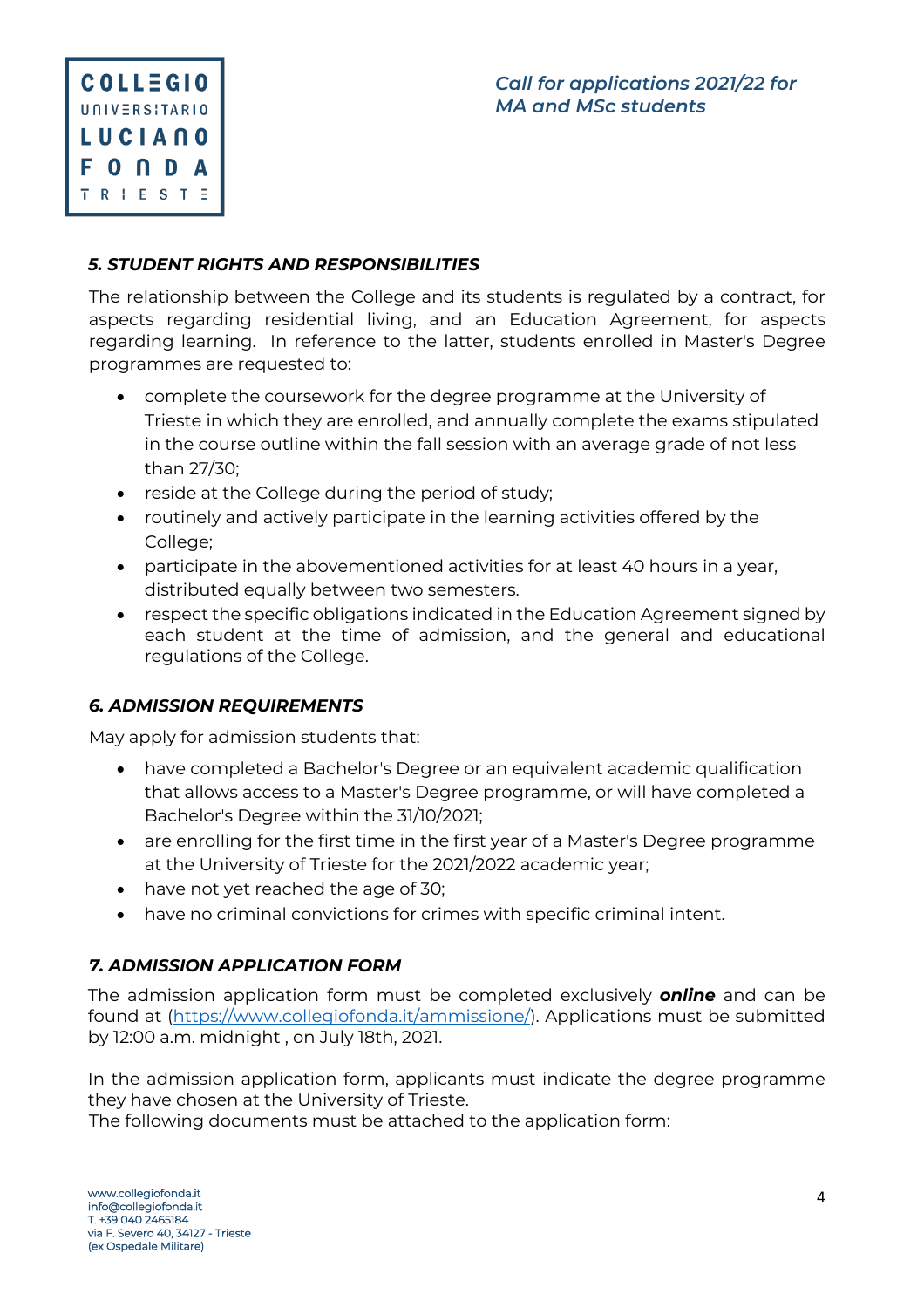

- a photocopy of both sides of the applicant's identification document;
- an up to date 2021 CV in the Europass format;
- a transcript of academic records listing all exams taken during the applicant's Bachelor's Degree programme, including credits and grades, as well as a copy of the Bachelor's Degree, if completed at the time of applying for admission;
- a reference letter or letter of presentation on behalf of the applicant's supervising professor for their Bachelor's Degree thesis, or a professor who teaches in the applicant's Bachelor's Degree programme;\*\*
- any additional letters of presentation;\*\*
- any further qualifications or certificates which are deemed important for the selection process.

\*\**Letters of presentation can be attached to the applicant's online application form or sent directly to the President of the College (fabio.benedetti@collegiofonda.it) within July 18th, 2021.* 

# *8. ADMISSION EXAM*

The selection will be based on the evaluation of applicants' academic career and an interview in order to determine applicants' knowledge of the subjects inherent to the chosen course of studies, their motivation for choosing the specific course of studies, their predisposition to interdisciplinarity and life at the College and their knowledge of foreign languages. The Selection Committees will be nominated by the President of the College, and the members will be chosen among professors, university researchers and qualified experts.

The admission interviews will be held remotely between **the 26th and the 30th of July 2021.** The procedure, date, and time of the interviews will be published on the website of the College (http://collegiofonda.it) within July 23rd, 2021.

The applicants are required to exhibit a valid identification document at the interview. Foreign applicants may, upon request, have their exams conducted in English.

### 9. FORMULATION OF THE FINAL RANKING AND NOMINATION OF SUCCESSFUL APPLICANTS

The Selection Committees, taking into consideration the exams passed and the average grade in the Bachelor's Degree programme, the CV, the letters of presentation and, if available, the final grade received upon completion of the Bachelor's Degree, and any additional qualifications or certificates which were presented, will assign a grade out of 100. Applicants who receive a grade of not less than 70/100 will be admitted to take the oral exam. Applicants will have passed the oral exam if they attain a grade of not less than 70/100. The final grade obtained by the applicant will be the average of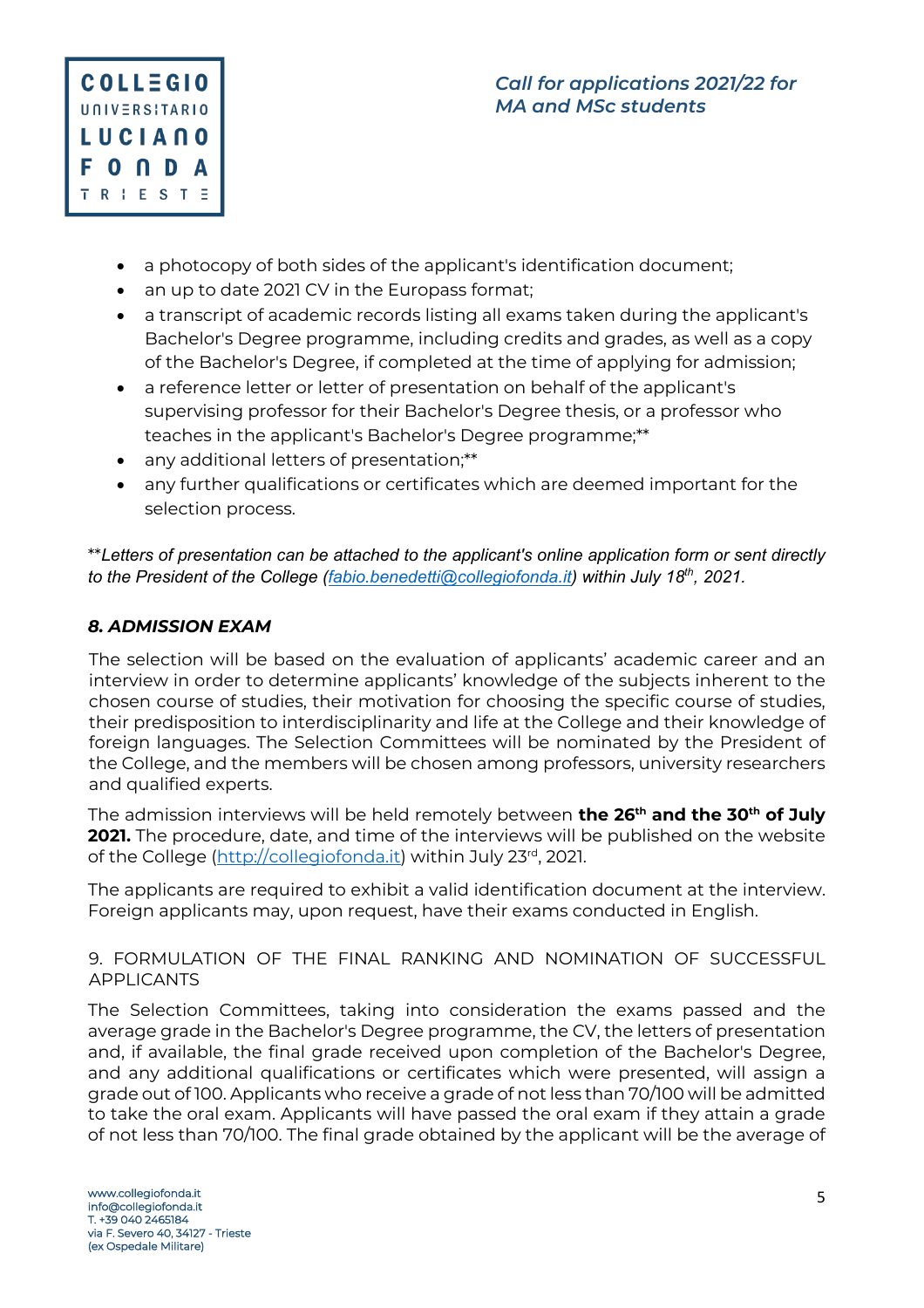

the results obtained in the two exams. Applicants who attain an average of at least 70/100 in both of the exams will be deemed eligible.

The Committees, based on the grades that the eligible applicants have obtained, will formulate three separate rankings, in order of merit, pertaining to the three categories of available places outlined in articles 3.1, 3.2 and 3.3 of the present document. In the case of applicants with equal ranking, precedence will be determined in the following order:

- 1. the applicant that obtained the best result in the oral exam;
- 2. the applicant that obtained the highest average grade during their Bachelor's Degree programme;
- 3. the youngest applicant.

In accordance with the restrictions mentioned in article 3, the available places will be assigned to the eligible applicants as follows:

**6 (six) places for students in the Physics inter-university Master's Degree programme (art. 3.1)**: places will be assigned according to the ranking, in accordance with the restrictions outlined in article 3.1 of the Call for Applications, and on the choices indicated by the applicants in their application for admission.

**5 (five) places for students in the Master's Degree programme in Data Science and Scientific Computing, Geophysics and Geodata, Geoscience, Mathematics (art. 3.2):**  places will be assigned to the first eligible applicants according to the ranking.

**1 (one) place for students in the Master's Degree programme with residency in a municipality in the Province of Pordenone.** The place financed by the Ottone Zanolin and Elisa Dametto Foundation will be assigned to the highest placed eligible applicant with residency in a municipality in the Province of Pordenone in the ranking.

The rankings, the list of successful applicants and any updates will be published on the Collegio "Luciano Fonda" website (http://www.collegiofonda.it). The successful applicants will be informed of the results by e-mail.

## *10. ADMISSION OF SUCCESSFUL APPLICANTS*

Within **October 31<sup>st</sup>, 2021** the successful applicants must:

- submit their acceptance of the offered place;
- undersign the contract with the College and the Education Agreement;
- self-certify that enrollment in the chosen course of studies at the University of Trieste has been completed.

Students are welcome to arrive at the College starting from October 1st, 2021, under the condition that within that date they have completed their Bachelor's Degree,